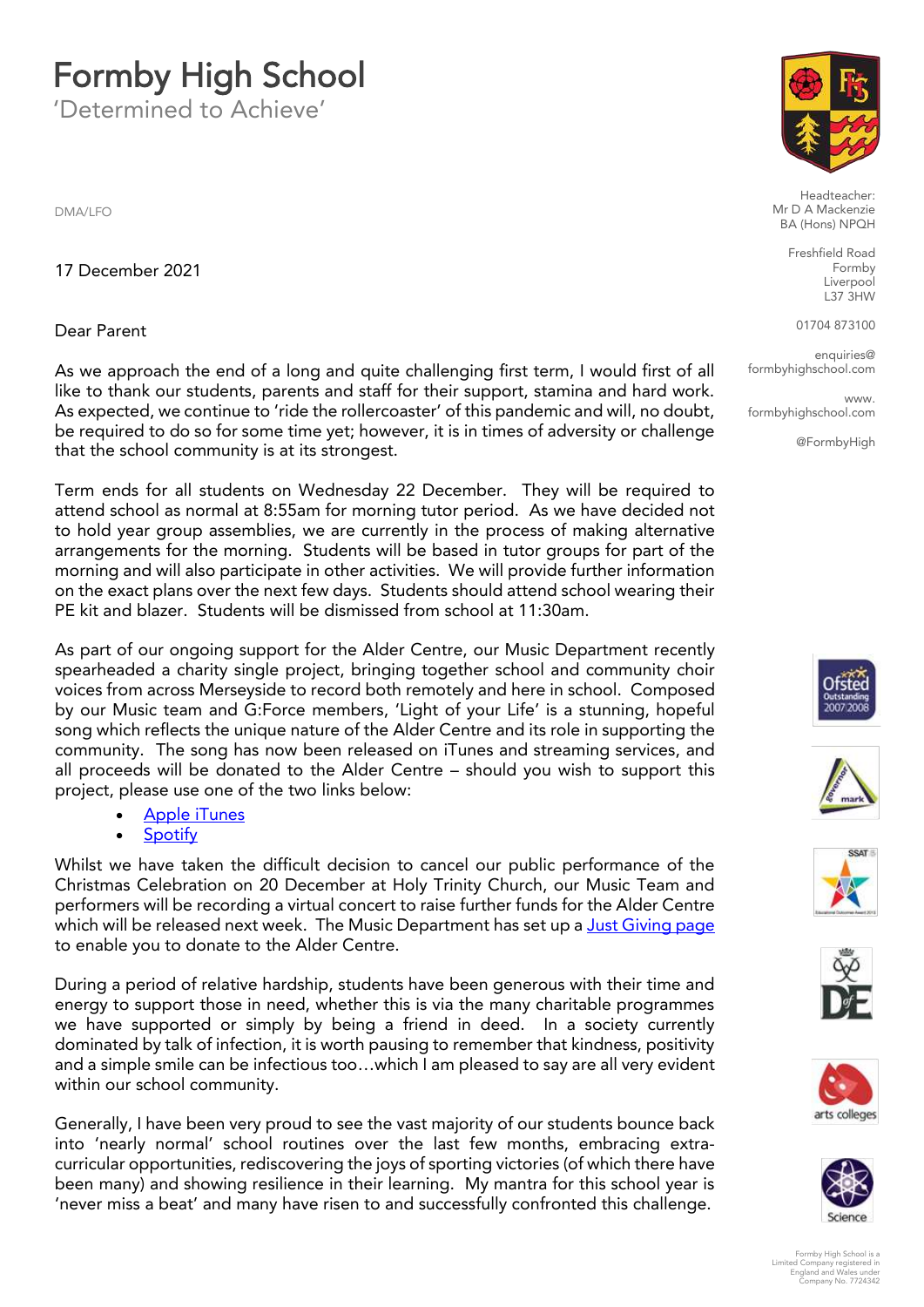

Please use the opportunity over the Christmas break to ensure your child has school shoes that comply with<br>our uniform expectations, and is fully equipped for the new term. This includes having a calculator which is frequently used in Mathematics and Science lessons, and a whiteboard marker pen as students regularly use mini whiteboards for activities during their lessons. use mini whiteboards for activities during their lessons.

Currently, attendance across all year groups is some way below our usual very high percentages. Whilst we reasons, I do have concerns about the low levels of attendance of some students and we will be working much more closely with some families to address these issues when school commences next term. much more closely with some families to address these issues when school commences next term.

To enable on-site Covid-19 testing to take place at the beginning of the Spring term, school will commence<br>on Wednesday 5 January 2022 (week one) for Years 9 to 13 and the following day for Years 7 and 8. You will find as an attachment to this letter the times that students should report to school on their designated return day. Can I please remind you, if you have not done so already, to complete the MS Forms questionnaire giving consent for your child (if aged 11 to 15) to take an on-site LFD test on at the beginning of next term? For those of you who have children aged 16+, please prompt them to complete the consent form (sent via Class Charts) if they have not done so already. Consent Forms need to be completed and submitted by 21 December 2021 [and](https://www.formbyhighschool.com/fhs-test-centre/) you can access the relevant letters providing further information on the website here. the website here.

Finally, we are currently in the process of updating our contingency planning for the Spring term so that we<br>are ready for any possible changes to provision in light of further restrictions. As part of this, we need to ensure we have up to date information about parents who are critical workers (as defined on the government website). If you believe you qualify as a critical worker, please complete this brief online form and return it to the school so we can update our records. and return it to the school so we can update our records.

On behalf of all the staff at FHS, I would like to wish you and your family a very Happy Christmas and hope you have a very enjoyable break. you have a very enjoyable break.

Yours sincerely

D A Mackenzie Headteacher Headteacher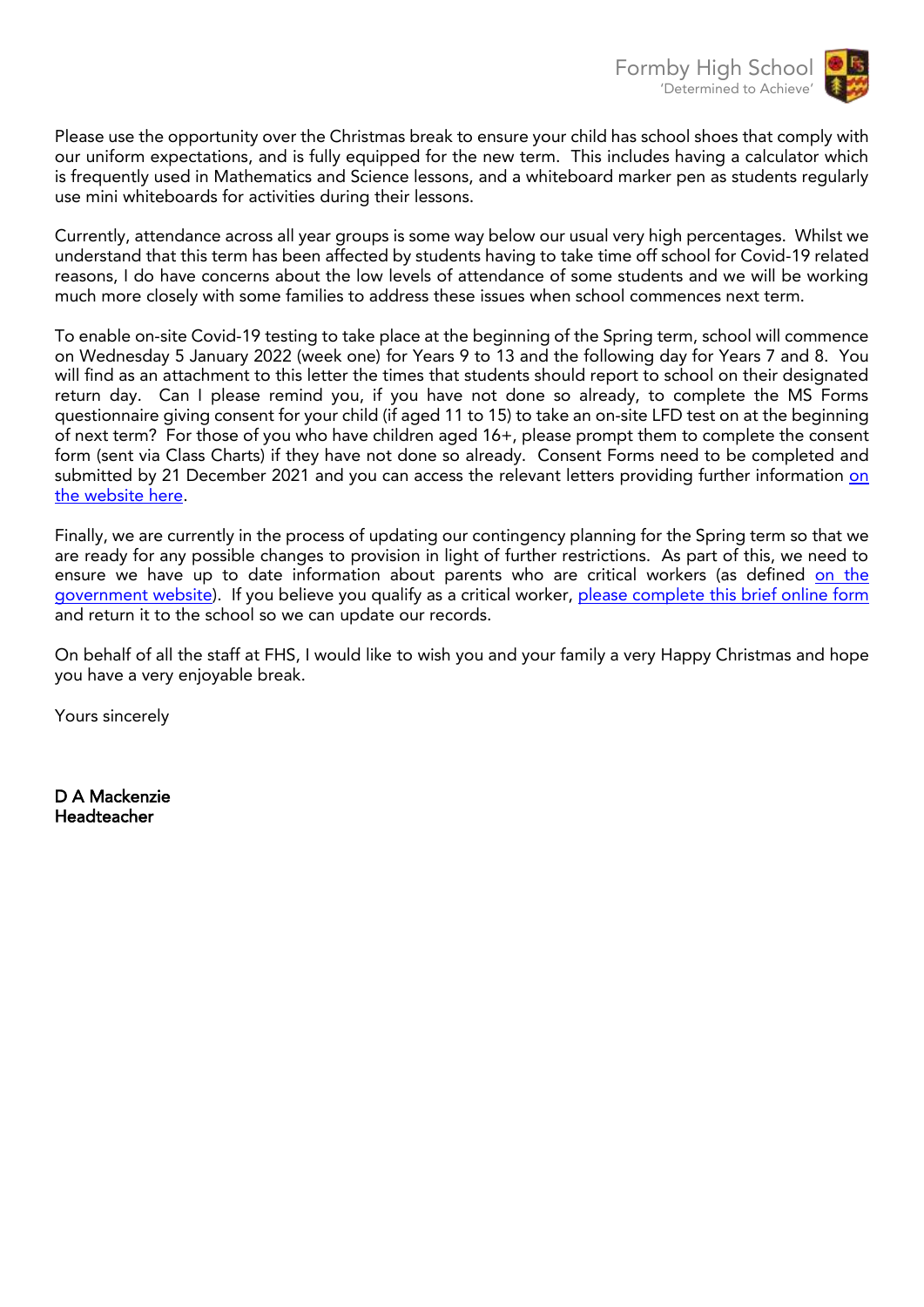

# Return to School Asymptomatic (LFD) On-Site Testing

#### ï wednesday 5 January 2022<br>Wednesday

### $\overline{1}$

| <b>Year Group</b> | <b>Arrival</b><br>Time | <b>Arrival Instructions</b>                                                                | <b>After Testing</b>                              |
|-------------------|------------------------|--------------------------------------------------------------------------------------------|---------------------------------------------------|
| Year 11 FO        | 8.40am                 | Report directly to the Test Centre<br>then go to P1 (Tutor Period).                        | Lessons begin as normal from<br>Period 2 onwards. |
| Year 11 RM        | 9.00am                 | Report directly to the Test Centre<br>then go to P1 (Tutor Period).                        | Lessons begin as normal from<br>Period 2 onwards. |
| Year 11 BYH       | 9.20am                 | Report directly to the Test Centre<br>then go to P1 (Tutor Period).                        | Lessons begin as normal from<br>Period 2 onwards. |
| Year 13 FOR       | 9.40am                 | Report directly to Test Centre<br>then go to Tutor Room (P1) or<br>timetabled lesson (P2). | Lessons begin as normal from<br>Period 2 onwards. |
| Year 13 MBY       | 10.00am                | Report directly to Test Centre<br>then go to timetabled lesson (P2).                       | Lessons begin as normal from<br>Period 2 onwards. |
| Year 12 FOR       | 10.20am                | Report directly to Test Centre<br>then go to timetabled lesson (P2).                       | Lessons begin as normal from<br>Period 2 onwards. |
| Year 12 MBY       | 10.40am                | Report directly to Test Centre<br>then go to timetabled lesson (P2).                       | Lessons begin as normal from<br>Period 2 onwards. |
| Year 10 FO        | 11.10am                | Report directly to Test Centre<br>then go to timetabled lesson (P3).                       | Lessons begin as normal from<br>Period 3 onwards. |
| Year 10 RM        | 11.30am                | Report directly to Test Centre<br>then go to timetabled lesson (P3).                       | Lessons begin as normal from<br>Period 3 onwards. |
| Year 10 BYH       | 11.50am                | Report directly to Test Centre<br>then go to timetabled lesson (P3) /<br>lunch.            | Lessons begin as normal from<br>Period 3 onwards. |

<u>Lunch</u> Years 10-13 12.35pm

# Afternoon Session

| Year Group | Arrival<br>Time    | <b>Arrival Instructions</b>                                | <b>After Testing</b>                                    |
|------------|--------------------|------------------------------------------------------------|---------------------------------------------------------|
| Year 9 FO  | 1.00 <sub>pm</sub> | Report directly to Test Centre<br>then go home after test. | Go home. Normal timetable<br>resumes Thursday 6 January |
| Year 9 RM  | 1.30 <sub>pm</sub> | Report directly to Test Centre<br>then go home after test. | Go home. Normal timetable<br>resumes Thursday 6 January |
| Year 9 BYH | 2.00 <sub>pm</sub> | Report directly to Test Centre<br>then go home after test. | Go home. Normal timetable<br>resumes Thursday 6 January |

## Thursday 6 January 2022

| Year Group    | <b>Arrival</b><br>Time | <b>Arrival Instructions</b>         | <b>After Testing</b>                        |
|---------------|------------------------|-------------------------------------|---------------------------------------------|
| Year 8 (FOR)  | 8.40am                 | Report directly to the Test Centre. | Proceed to Period 1 timetabled<br>lesson.   |
| Year 8 (MBYH) | 9.10am                 | Report directly to the Test Centre. | Proceed to Period 1 timetabled<br>lesson.   |
| Year 7 (FOR)  | 9.40am                 | Report directly to the Test Centre. | Proceed to Period 1/2 timetabled<br>lesson. |
| Year 7 (MBY)  | 10.10am                | Report directly to the Test Centre. | Proceed to Period 2 timetabled<br>lesson.   |